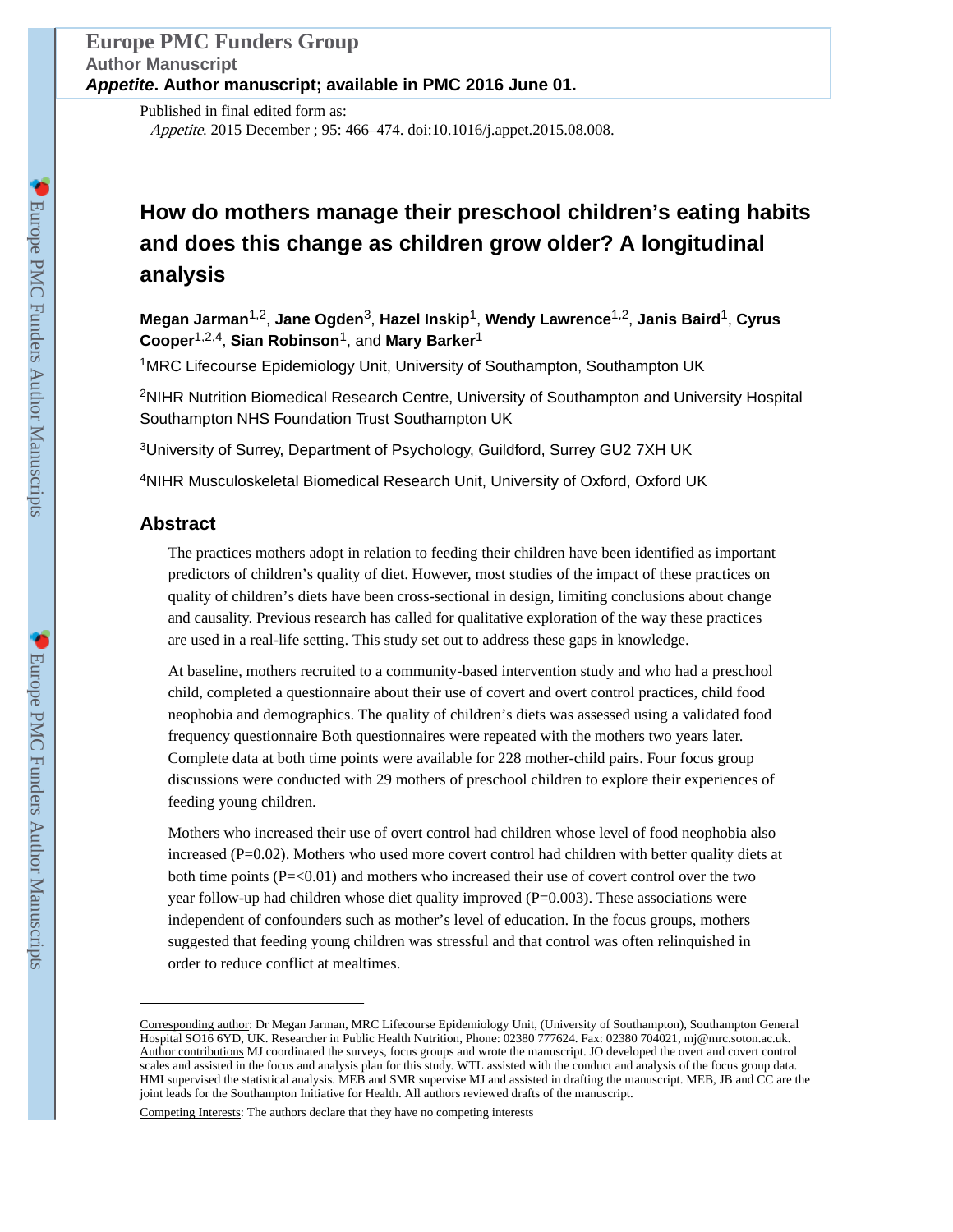Supporting parents to adopt more covert techniques to control their children's eating habits may be an effective way of improving the quality of young children's diets.

#### **Keywords**

Overt control; covert control; food neophobia; picky eating; longitudinal; diet

# **Introduction**

Establishing a good quality diet in early life is important for optimal growth, development and both the short- and long-term health of an individual. While 'quality' of diet is a broad description, it is generally defined as "adherence to dietary recommendations" and describes the foods, rather than nutrients, that an individual consumes  $(1)$ . A good quality diet is characterised by high intakes of unprocessed, nutrient dense foods e.g. fruits, vegetables, whole-grains. In contrast, a poor quality diet is characterised by frequent intakes of foods high in fat, salt or sugar e.g. chips, white-bread and soft drinks <sup>(2)</sup>. Large UK studies have shown that there are disparities between children who have the best and poorest quality diets; children from more disadvantaged families tend to have the poorest quality diets  $(2,3)$ .

Maternal feeding practices are strategies a mother uses to manage her child's diet and have been the focus of a number of studies exploring influences on preschool children's quality of diet<sup>(4-7)</sup>. Many mothers have expectations about the types of food that they want, or don't want, their children to consume. Often this results in mothers adopting control strategies such as restriction of, or pressure to eat, certain  $foods^{(8)}$ . Of all parental feeding practices, 'restriction' and 'pressure-to-eat' have been the most commonly studied. Restriction describes practices used to restrict a child's intake of types or amounts of food. Pressure to eat describes practices which involve strongly encouraging children to consume certain types or amounts of foods $(4)$ . Both practices have been shown to be associated with children's quality of diet, although not in every study have they had the desired effect on children's food preferences. The majority of studies report similar findings, however there are a few that report inconsistencies in the associations. Increased use of restriction strategies has been shown to increase a child's preference for the restricted food $^{(6)}$ . In an experiment with 4-6 year old children Fisher *et al* found that the more a child's access to a food was restricted, the greater the child's preference for that food. Children subsequently chose to eat more of the restricted food when it was available. In contrast, a study by Gubbles *et al*, reported that increased use of restriction strategies was associated with lower consumption of the restricted foods (cookies, cakes, soft drinks) as well as increased consumption of fruits and vegetables<sup> $(7)$ </sup>. Use of pressure to eat has also been shown to be negatively associated with young children's fruit and vegetable intake<sup>(5)</sup>. However, Coulthard *et al*, reported that parental use of pressure to eat had no significant impact on fruit or vegetable intake in preschool children<sup>(9)</sup>.

Ogden et al, suggest that the mixed findings about relationships between parental control practices and children's food consumption may reflect the complex nature of control strategies, which has not been captured by most commonly used measures<sup> $(10)$ </sup>. They propose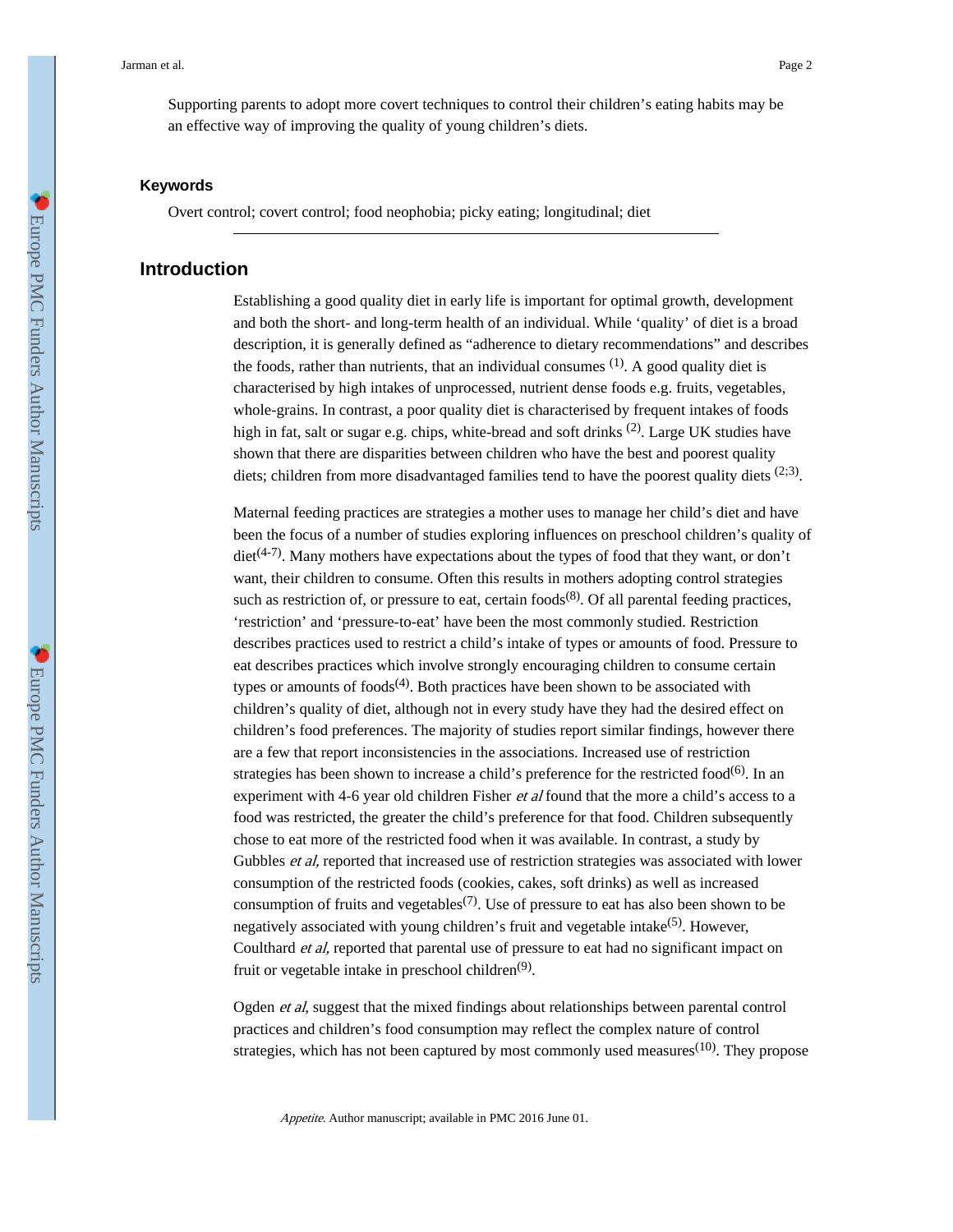that whilst it may be possible to control children's food intake by restricting undesirable foods and encouraging the consumption of healthy foods, it is also possible that mothers control what their children consume by managing their food environment. They may limit or increase their child's exposure to undesirable or desirable foods. It is this, more covert, strategy that is missed by existing measures of control practices<sup> $(10)$ </sup>. Ogden and colleagues therefore developed an alternative assessment, in 2006, that encompasses both 'overt' and 'covert' control practices used by parents with their children. The concept of overt control encompasses those feeding practices such as pressure to eat and restriction. It involves limiting or encouraging the child's intake of foods in a way that can be detected by the child. Covert control describes the management of the child's food environment in order to control intake that may go undetected by the child. The measure of both overt and covert control has been used in only a few studies to date. Ogden *et al*, assessed the role of both control styles and their effects on children's snacking behaviour $(10)$ . They found that parents who reported using more covert control methods had children who consumed fewer 'unhealthy' snacks. Parents who reported using more overt control, had children who were more likely to consume 'healthy' snacks. When Brown et al examined the impact of overt and covert control practices on the diets of young children; they also found that mothers who used covert control methods had children who consumed fewer unhealthy snacks. In addition, they reported that mothers' use of both overt and covert control was associated with children consuming more fruit and vegetables. This suggests that use of both overt and covert control practices may have beneficial effects on children's quality of diet <sup>(11)</sup>.

Research examining the relationship between parental control practices and children's quality of diet has also explored the role of child food neophobia. Food neophobia is a reflection of the reluctance of a child to try new foods<sup> $(12)$ </sup>. It has been shown that increased food neophobia is associated with poorer quality diets in young children<sup> $(13)$ </sup>. Research on the role of neophobia in the relationship between control practices and children's quality of diet has produced mixed results. In a cross-sectional study of parents with preschool children, Wardle *et al*, showed that higher levels of parental control over children's eating habits were associated with higher levels of child food neophobia. In a univariate model, both higher levels of control and neophobia were associated with lower fruit and vegetable consumption by children. When placed in a multivariate model, however, along with parental fruit and vegetable consumption the effect of parental control was no longer significant<sup>(5)</sup>, suggesting that the effect of parental control practices on children's quality of diet may be partly mediated through the effect of children's food neophobia. Brown and colleagues have also assessed the cross-sectional association between parental control practices and child food neophobia  $(11)$ . They found the latter to be lower in children whose mothers used covert control practices and higher in children whose mothers used more pressure to eat. In a more recent study, parental control practices were found to partially mediate the relationship between infant feeding beliefs when children were 4 months old and the prevalence of child food neophobia when the children were aged 2 years <sup>(14)</sup>. Control practices and neophobia were assessed at the same time point in this study, however, which prevents understanding of the nature of the relationship between child food neophobia and parental feeding practices. Each of the studies reported here has concluded that longitudinal studies are required to explore this relationship further  $(5)$ . In addition, Wardle *et al* stated that qualitative research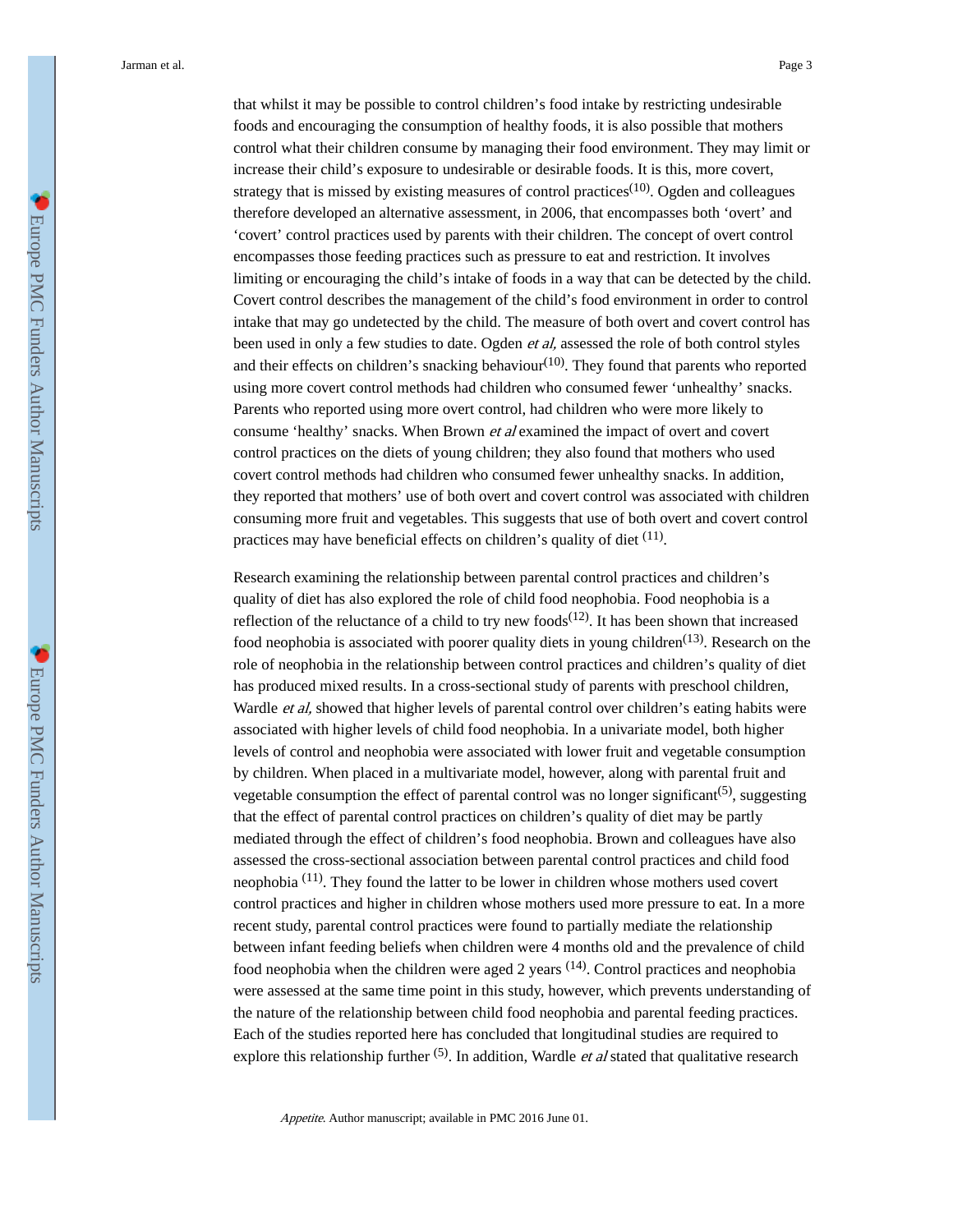exploring motivations for parental feeding practices would be a valuable addition to the literature. The present study was designed address these gaps in the literature. The use of mixed methods is becoming increasingly popular in health research. It acknowledges that there are multiple ways of making sense of factors and takes account of their social context<sup>(15)</sup>. A mixed methods approach was therefore adopted using the framework described by Dures *et al*<sup>(16)</sup>.

The study set out to explore mothers' use of overt and covert control practices at two time points in early childhood, to examine the role of food neophobia in predicting changes in control practices, and to look at associations between these factors and children's quality of diet. Specifically, this paper addresses the following questions: (1) How does overt and covert control use change as children get older? (2) What predicts change in control practices? (3) How do changes in use of overt and covert control impact on children's quality of diet? and (4) What do mothers say about controlling their children's eating habits?

## **Methods**

#### **Design**

The study used a cohort design with data collected at baseline and repeat data collected at follow-up two years later. Focus group discussions were conducted with parents attending Children's Centres 6 months after the follow-up survey had been completed

## **Participants**

Participants in the quantitative survey were mother-child pairs taking part in a sub-study of the Southampton Initiative for Health (SIH). The SIH was a community-based intervention study which aimed to improve the diets and lifestyles of women of child-bearing age. At baseline 348 mothers in the SIH, with a child aged 2-5 years were recruited, of these 66% (n=228) were followed up two years later. Data presented in this paper are from the 228 mother-child pairs. Although the participants were enrolled in an intervention during the study period this was not designed to influence their use of overt and covert control. It was designed to improve maternal diet and lifestyle, however, analyses of the intervention showed no differences in the mothers' quality of diet in the intervention and control groups at follow-up<sup>(17)</sup>. Additional analyses confirmed that there were no differences in change in the variables of interest for this study between the intervention or control group at baseline and follow-up (data not shown). Therefore data from the intervention and control participants were combined for these analyses.

# **Procedure**

Between December 2009 and May 2010, mothers who had been recruited to the SIH, had a 2-5 year old child and had provided contact details were telephoned by trained interviewers and asked if they would be willing to complete a questionnaire, over the telephone, about the diet and lifestyle of their preschool child. Further details on the procedure for the baseline survey have been described elsewhere<sup>(18)</sup>. Two years post baseline, between October 2011 and February 2012, mothers were contacted again via telephone. Mothers were reminded that they had taken part in the study previously and asked if they were willing to complete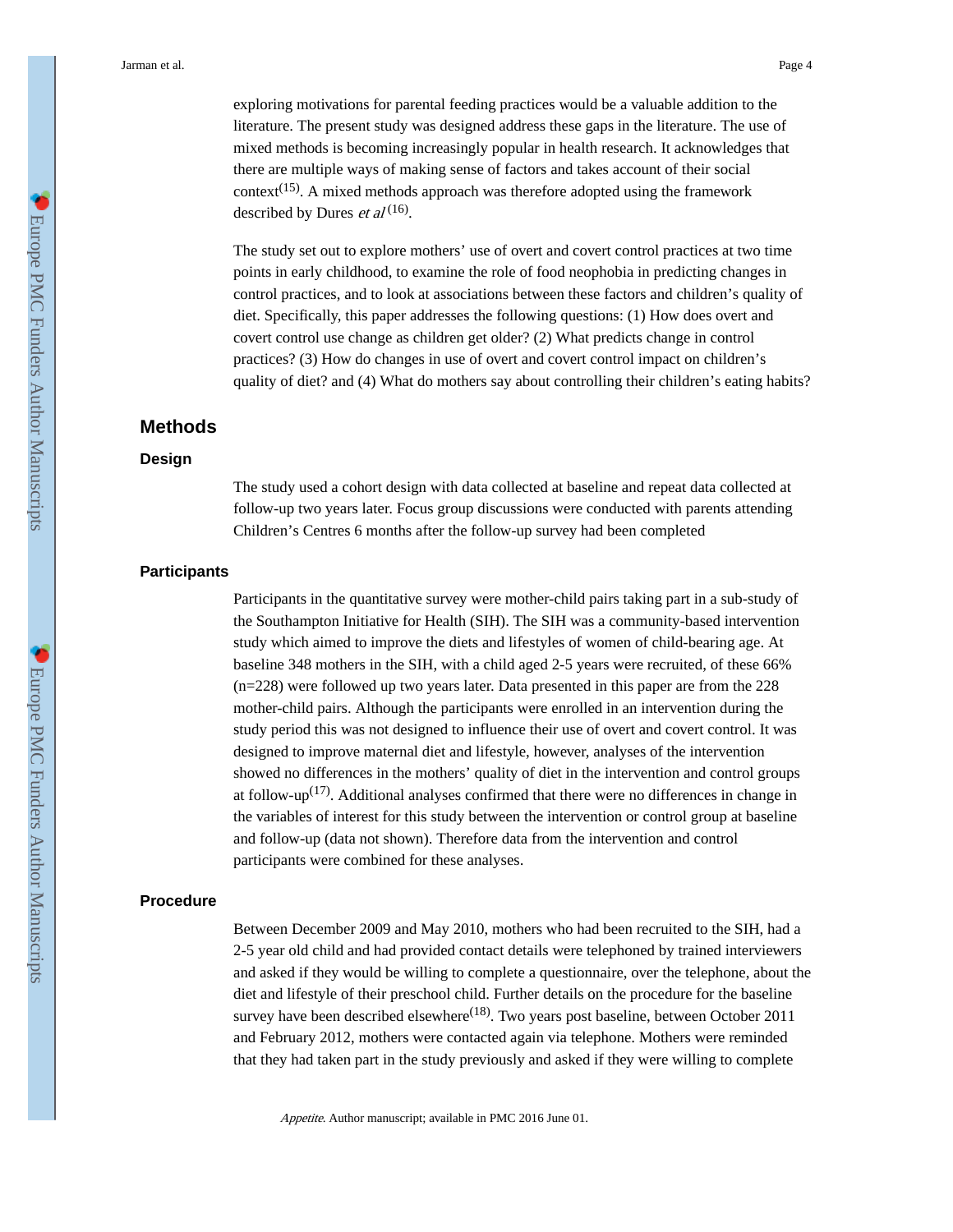another questionnaire. Consent to take part in the follow-up study was obtained verbally, over the telephone. The interviewers adhered to a strict study protocol at both time points. At the beginning of the phone call, the interviewer read out a participant information sheet and answered any questions that arose. During the completion of the questionnaire the interviewers used prompts, to help standardise responses to the questionnaire. For instance, when completing the food frequency questionnaire (FFQ) prompts included a list of the foods included and excluded in each of the food groups in the FFQ.

#### **Materials**

**Assessment of children's diet quality—**Children's quality of diet was assessed using a validated FFQ  $^{(18)}$  administered to the mother, which asked how often in the last three months her child had consumed 20 food and drink items. Responses were 'never'; 'less than once per month'; '1-3 times per month'; 'between 1-7 times per week' or 'more than once per day. If any food or drink items were consumed more than once per day then the number of times was recorded. The 20 food items in the FFQ were those that characterised the 'prudent' dietary pattern and contributed most to the prudent diet score in the analysis of data from 3 year old children in the Southampton Women's Survey collected using a 80-item  $FFQ<sup>(2)</sup>$ . A high score represents a 'prudent diet' characterised by high intakes of fruit and vegetables, wholemeal bread and water. Low scores represent a diet with high intakes of crisps, white bread, low-calorie soft drinks and processed meat. A prudent diet score was calculated for each child using the standardised frequency of consumption of each of the 20 foods in the FFQ, multiplied by the coefficient for that food produced by principal components analysis of the 80-item  $FFQ^{(2)}$ . The same approach has been used to calculate prudent diet scores from a 20-item FFQ in women<sup>(19)</sup>. Children's prudent diet scores were standardised to have a mean of zero and a standard deviation of one.

## **Covert and overt control**

Parental use of covert and overt control methods was measured using the scale developed and validated by Ogden and colleagues<sup>(10)</sup>. Participants were asked how often, on a fivepoint Likert scale from 'never' to 'always', they carried out behaviours indicative of covert and overt control styles. The measure contains 10 items, five of which relate to covert control and five of which relate to overt control. Responses were summed for the five covert control items and five overt control items separately, which provides each participant with a covert and an overt control score, both ranging from 0-20. A higher score represents more frequent use of each of the types of control style. Chronbach's alphas for data generated by completion of these scales in this study were 0.76 and 0.75 for the covert and 0.60 and 0.70 for the overt control scales at baseline and follow-up respectively.

# **Child food neophobia**

The Child Food Neophobia Scale assesses how willing a child is to try novel and unknown foods<sup>(12)</sup>; children with higher levels of neophobia being less willing to try new foods<sup>(13)</sup>. It was developed as a ten-item tool but, following the procedure established in previous studies<sup>(20)</sup>, this study used a reduced six-item version as four of the items were deemed inappropriate for preschool children. Parents were asked to indicate how much they agree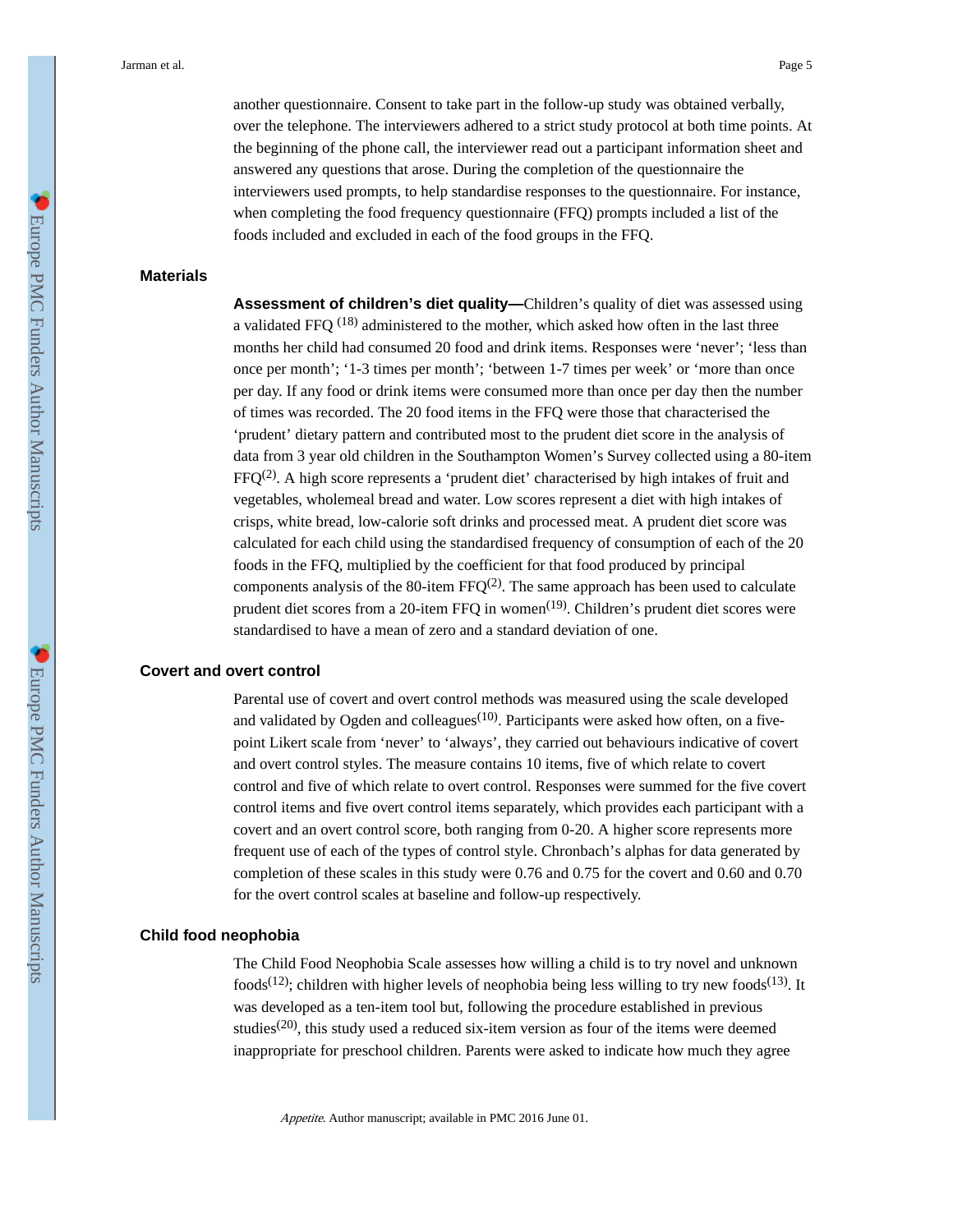with statements relating to their children's reaction to novel foods. Example items included 'my child doesn't trust new foods' and 'if my child doesn't know what's in food he/she won't try it'. Responses were recorded on a four-point Likert scale from 'strongly disagree' to 'strongly agree' and were coded from 1 to 4 respectively. Two items required reverse scoring, and then responses were summed to provide an overall score ranging from 6-24. A higher score represents higher levels of child food neophobia. The Chronbach's alpha for data generated by this scale was 0.89 at baseline and follow-up.

#### **Other assessments**

Information about the characteristics of mothers was available as part of their participation in the main SIH study. This included demographics and household composition.

#### **Focus group discussion methods**

Participants in the focus groups were not recruited from amongst SIH study participants but were sampled from the same demographic group of women. Participants were recruited from amongst mothers with at least one preschool child who accessed a Children's Centre in Southampton, Gosport or Havant, with similar levels of deprivation. Compared to the UK as a whole, Southampton was ranked 81 out of 326 local authorities on the Index of Multiple Deprivation 2010 (with 1 being the most deprived)  $(21)$ .

A purposive sampling strategy was adopted to recruit mothers of preschool children who would be willing to discuss and share their experiences of feeding young children. Children's Centres were instrumental in assisting with the recruitment of participants for the focus groups, through existing parent fora and support groups. The inclusion criteria for the study were that participants had at least one child who was of preschool age and eating solid foods (18 months -5 years).

Focus group discussions took place between February and April 2013. Before each session, participants had the opportunity to review the participant information sheet, and ask any questions. Participants signed a consent form and completed a short demographic questionnaire. Ground rules were discussed with the group regarding confidentiality, freedom of expression, and respect for each other. There was a moderator (MJ) and observer for each focus group. A discussion guide was developed to facilitate discussion within the groups, whilst still allowing new themes to emerge. Each focus group was audio-recorded using a digital recorder and then transcribed verbatim. All names used in the discussions were changed during transcription to ensure anonymity. Immediately after each focus group, the moderator and observer reflected on the discussions and shared observations.

#### **Statistical Analysis**

Scatter plots of covert and overt control scores at baseline against those at follow-up were used to illustrate change in individuals' scores between baseline and follow-up. Wilcoxon matched paired tests were used to assess difference in the change of overt and covert control scores between baseline and follow-up. The covert and overt control scores at follow-up were regressed on those at baseline and the residuals were used to summarise change, a procedure which takes into account regression to the mean. Spearman rank correlations were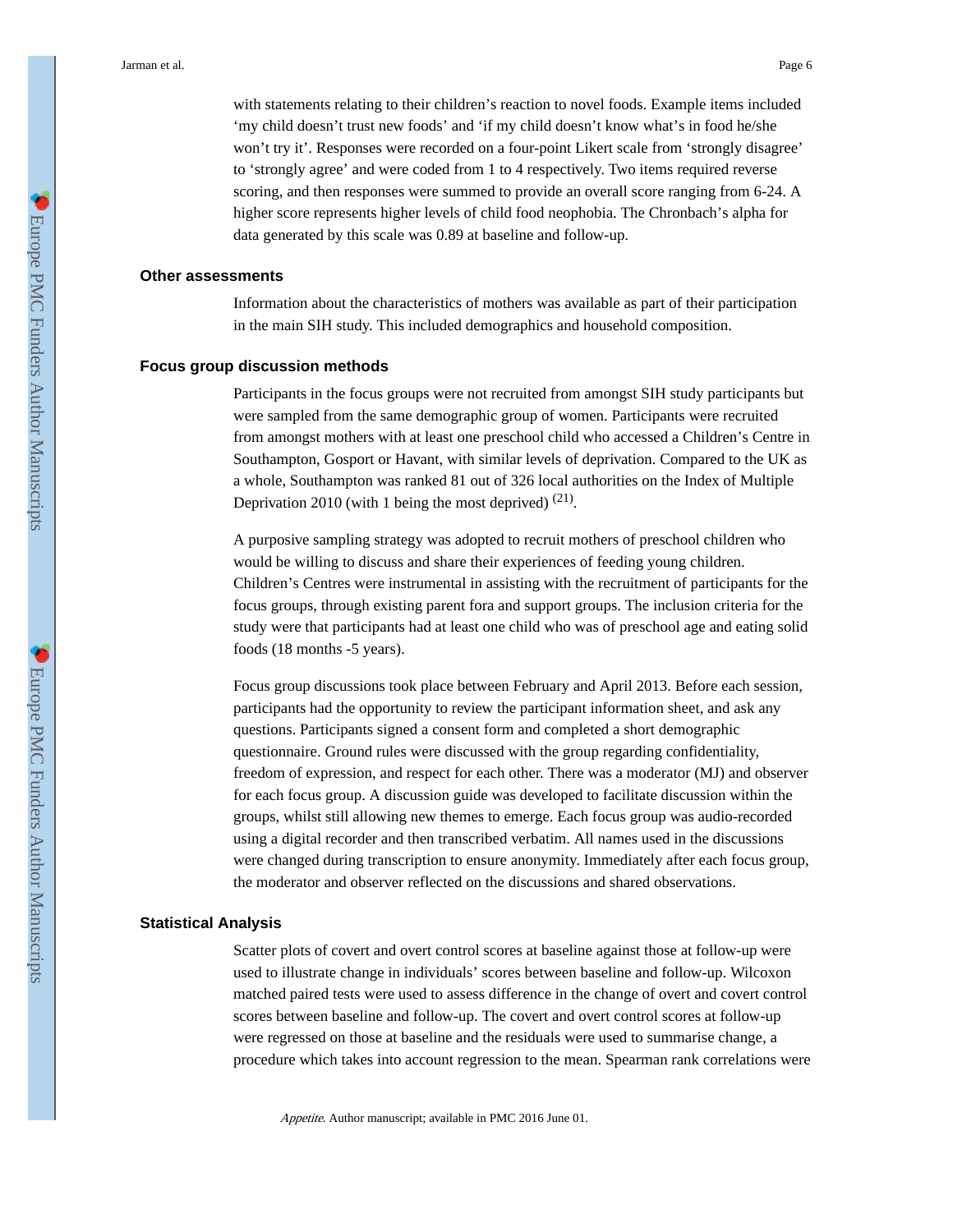used to assess trends in children's median weekly consumption of the foods included in the FFQ with mothers' covert control score and children's neophobia score. In order to assess the maternal and childhood characteristics associated with change in control practices, control at follow-up was regressed on control at baseline and on the characteristics of interest<sup>(22)</sup>. Finally to assess effects of change in control on characteristics of interest, child neophobia at follow-up was regressed on neophobia at baseline and residual change in overt control. Then children's quality of diet score at follow-up was regressed on quality of diet score at baseline and residual change in covert control score. All multivariable models were adjusted for mother's level of education, age and number of children.

# **Analysis of focus group data**

Transcripts of the audio-recordings were read and reread by two researchers who discussed the best approach to the data, bearing in mind the purpose of the study. Sub-sections of all transcripts were double-coded by both researchers to check interrater reliability. Data were sorted into themes. A coding frame corresponding to the overarching themes was developed to allow for summarising and indexing the opinions expressed in each of the transcripts. Researchers met after each round of coding to discuss themes and codes arising from the data. These themes and sub-themes were depicted in a thematic map, describing the way in which the themes and sub-themes identified in the analysis are hypothesised to work together<sup>(23)</sup>. It is created as the analysis develops and is a tool to guide the interpretation of the results, but is not created a priori to guide the analysis.

# **Results**

The characteristics of the 228 mother-child pairs at baseline and follow-up are displayed in Table 1. At baseline, the mean age of the children was just over three years and the mothers' was nearly 33 years, 35% of mothers had left education at 16 years old with General Certificate of Secondary Education (GCSE) level qualifications or lower; and 41% of mothers reported receiving benefits (excluding child tax credits).

# **How does use of overt and covert control styles change as children get older?**

Figure 1 shows baseline overt control scores plotted against overt control scores at followup. The dashed line shows where the regression line would lie if there had been no change in the scores over the two years. Figure 2 shows the same for covert control scores. These figures show that many of the data points do not sit on the line of no change and therefore there was change in mother's use of overt and covert control styles between baseline and follow-up. For the whole group these changes were not significant ( $P=0.7$  and  $P=0.1$  for overt and covert control respectively). However, as the data show that individual scores did change, sub-group analyses were carried out to explore the predictors and consequences of these changes.

#### **What predicts change in use of control strategies?**

None of the demographic or child characteristics were associated with change in covert control. However, regression analysis showed that food neophobia in children was associated with use of overt control at both baseline and follow-up. At both time points, higher food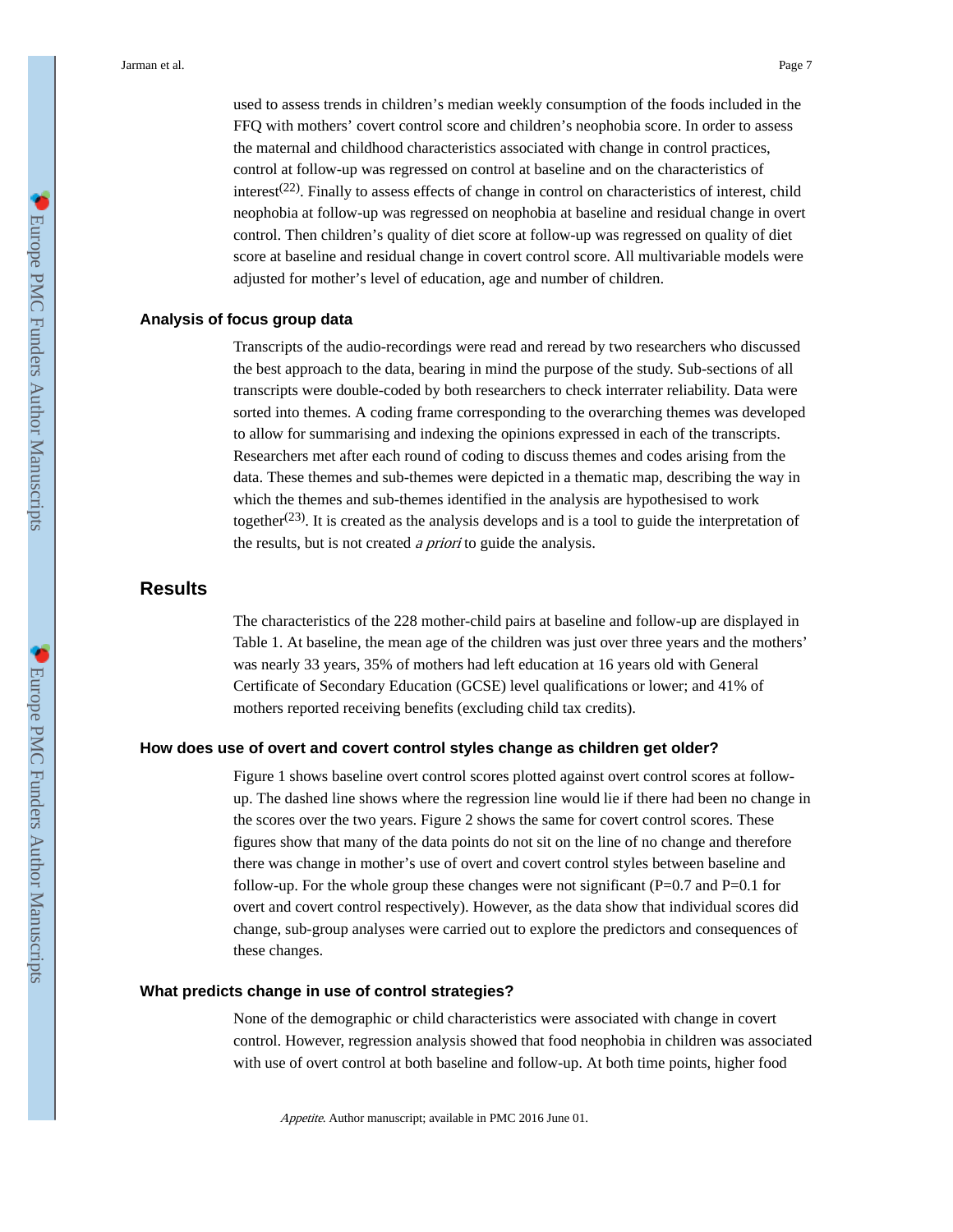neophobia scores were associated with more use of overt control practices (β=0.04 P=<0.001, β=0.05 P=<0.001, at baseline and follow-up respectively). Baseline child neophobia scores did not predict change in use of overt control; however change in use of overt control practices over the period of follow-up did predict change in child neophobia scores. Mothers who increased their use of overt control strategies over the period of followup were significantly more likely to have a child with higher neophobia scores at follow-up  $(\beta=0.15, P=0.02)$ . This association remained significant after adjusting for children's neophobia score at baseline (β=0.12, P=0.03). Increasing use of overt control strategies by mothers was unrelated to how neophobic the child was when first assessed.

#### **How does use of overt and covert control impact on children's quality of diet?**

Over the two year follow-up period children's mean quality of diet score decreased (P=0.03). The relationships between use of overt and covert control, child food neophobia, and children's quality of diet at baseline and follow-up are displayed in Table 2. The table shows that mothers who used more covert control strategies at both time points had children with better quality diets at both time points. For each one-point increase in covert control score, the child's prudent diet score increased by 0.05SD at both baseline and follow-up. In contrast, there was no relationship between use of overt control strategies and children's quality of diet. Children with higher scores on the food neophobia scale, however, were more likely to have poorer quality diets (β =  $-0.07SD$ ) at both baseline and follow-up.

Differences in children's consumption of individual foods were explored according to covert control and neophobia scores. This showed that the differences in quality of diet score according to mother's use of covert control were being driven by differences in snack food and beverage consumption (data not shown). There were significant trends with covert control score, at both time-points, which showed that children whose mothers used less covert control consumed crisps, cakes and biscuits, and soft drinks more often, and drank water less often, than children whose mothers used covert control more often (all  $p=<0.05$ ). Differences in prudent diet score according to children's food neophobia, however, were being driven by differences in vegetable and fruit consumption. Children who had higher scores for neophobia ate vegetables and fresh fruit less often than children with lower scores  $\text{(all P=&0.03)}.$ 

The association between change in mothers' covert control score and children's quality of diet at follow-up remained significant after controlling for children's quality of diet at baseline. This showed that change in covert control use was associated with change in children's quality of diet score. Mothers' who increased their use of covert control practices over the two year period, tended to have children with improved quality of diet ( $\beta = 0.03SD$ , P=0.003). This association was independent of mother's level of education, age and number of children.

#### **What do mothers say about controlling their children's eating habits?**

In focus group discussions with mothers about the food choices they make for their young children, control strategies emerged as a recurrent theme. Mothers identified many different techniques they used to control their children's eating habits, most of which reflected overt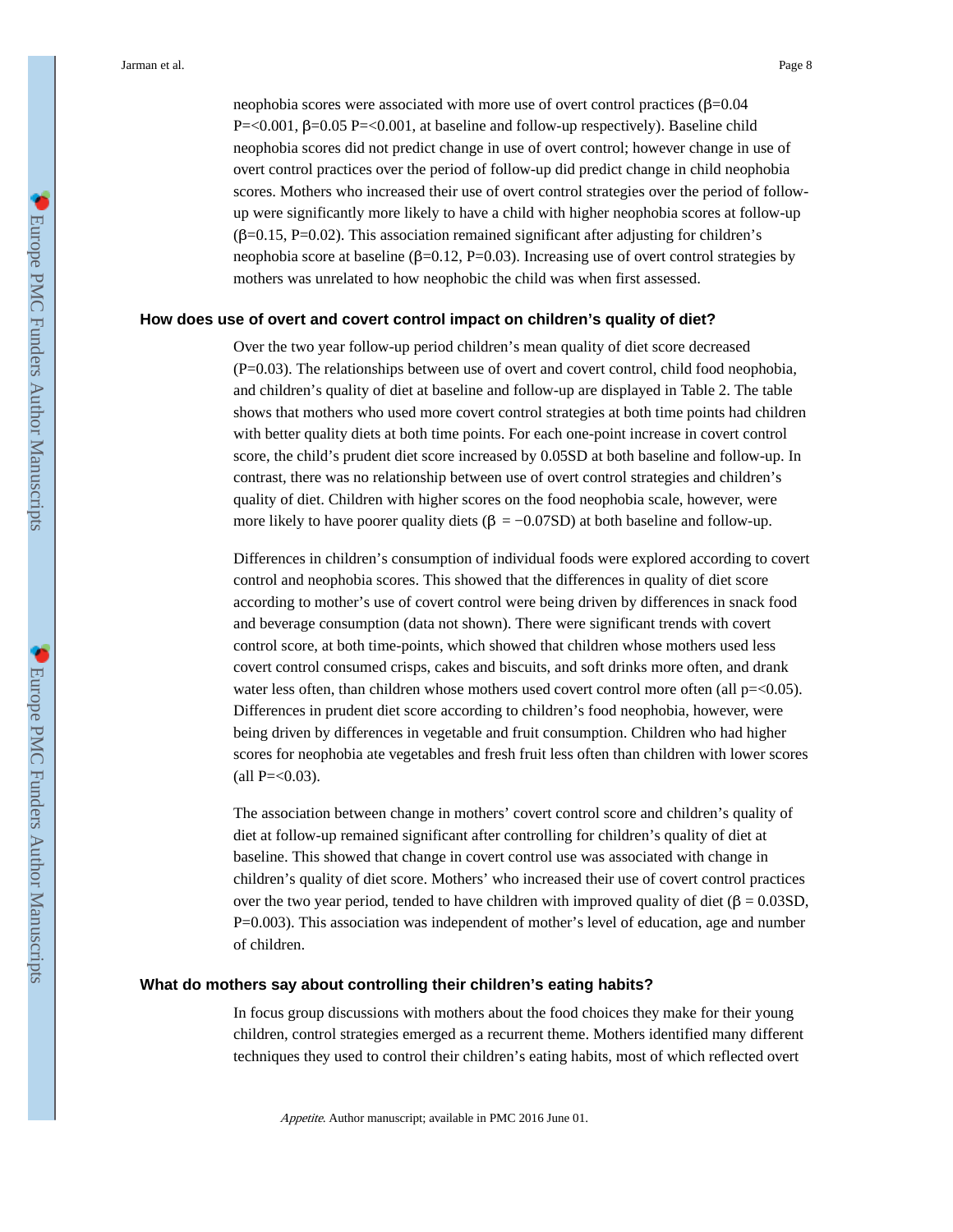rather than covert styles of control. Examples of overt control methods they described included hiding foods they did not want their children to have in cupboards out of their reach, only allowing them to have undesirable foods if they had eaten their main meal, and using less desirable food as a reward for good behaviour.

Mothers described feeding their children as challenging and stressful. Children's general behaviour and fussy eating or neophobic tendencies seemed to be the main issues.

"The thing is when you've got loads of challenging behaviours, food really becomes the bottom of the chain. As long as they do eat, you really give up on the whole fighting with food. You think right, as long as my child is eating, 'cos I mean in my house I've got children that attack each other, are disrespectful and trash the home. So really one more fight about food, I'm not up for it" (FG1)

"Because I find it very hard, you know. Time and time every mealtime if you have a big to do and a big thing, then she will push her plate away and she will have a real tantrum and she won't eat it. And that, really, well, it does get to me" (FG3)

As part of the discussions about children's neophobia and fussy eating, mothers described using two types of strategies – either overt style control or they relinquished control all together. Examples of overt styles of control discussed were bribing children with a sweet food if they ate their main meal, or telling them that the food on offer was the only food they could have.

"It's easy if you say to them as well, 'look, you eat your dinner, or you eat the majority of your dinner, you'll get a nice, like, a pudding or something after'" (FG4)

"…If he doesn't eat it, then he doesn't have anything else to eat. But he just won't even try it. He just chucks it everywhere. He just won't touch it." (FG3)

Others gave up exercising control all together and instead cooked separately for each child in order to accommodate their preferences. In this situation, the children appeared to be in control.

"You see something basic like a shepherd's pie. With my lot, I've got two that won't eat mash so they have mince with boiled potatoes. I've got one who'll only eat pasta so he just has pasta any way. So technically the only people that really eat shepherd's pie is me and my partner, so I cook a big thing like that and it's just hopeless" (FG2)

Discussions about covert control were much less frequent. When it was mentioned, it was clear that mothers used covert control techniques only to limit foods that they did not wish their children to consume. They did not discuss using the same techniques to increase their children's exposure to foods they did wish them to eat.

Moderator "so if you wanted to limit the amount they ate of anything particular what kinds of things would you do??"

"Wouldn't have it in the house" (FG1)

"If I don't want them to have it, I just won't buy it" (FG2)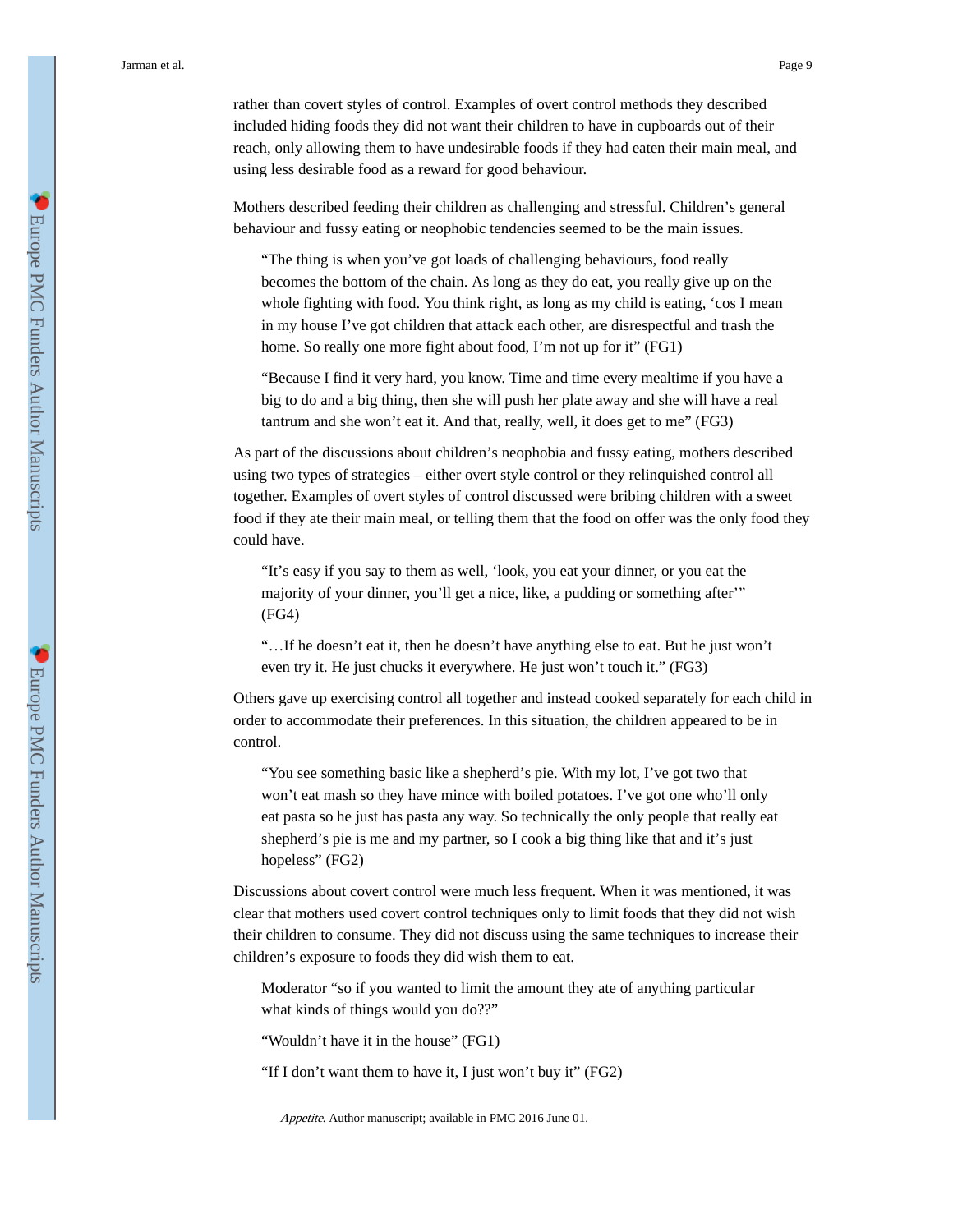If mothers were using this covert strategy to limit access to undesirable foods, it would explain why the differences in the food consumption of children whose mothers used covert control most or least frequently were seen in snack foods and beverages rather than other foods. There were some discussions, however, about how these strategies were undermined by other adults such as fathers and grandparents.

"My mum's terrible. She'll give him chocolate biscuits and all that just before I've served dinner. Chocolate biscuits and then he won't have his dinner because he's full up on biscuits" (FG3)

"I don't buy it but their dad does" (FG1)

Overall, the discussions reflected how mothers used different control strategies to manage their children's eating habits, with differing levels of success. It was clear that feeding young children was often stressful, and mothers tended either to use overt control techniques or to relinquish control all together in order to limit conflict. There was less discussion about use of covert style strategies.

# **Discussion**

# **Summary of findings**

The survey data showed no group tendency for mothers to either increase or decrease their use of overt or covert control as their children aged. There was, however, individual change in use of overt and covert control practices and these changes had consequences for children's food neophobia and quality of diet. Mothers who had increased their use of overt control over the two year follow-up period tended to have children with higher levels of neophobia at follow-up. Importantly this association remained significant after controlling for child's neophobia score at baseline, indicating that increased use of overt control was associated with an increase in child's neophobia score independent of how neophobic their child was to start with. Though using an overt control style was unrelated to children's quality of diet at either baseline or follow-up, a higher child food neophobia score was associated with poorer quality diet at baseline and at follow-up. Children who were more neophobic tended to eat less fruit and vegetables in particular.

In contrast, more use of covert control was associated with better quality children's diets at both baseline and follow-up, as was the change in use of covert control. Over the two year follow-up children's diet quality in the whole cohort declined. However, mothers who increased their use of covert control over the two years had children whose quality of diet improved, even after taking baseline quality of diet into account. Children whose mothers exercised more covert control tended to eat fewer snacks such as crisps, sweets and cakes and drank more water.

Finally, in focus group discussions, mothers described using many more overt than covert means of controlling their child's diet. Where mothers did use covert means of control this was focused on limiting the consumption of unhealthy snack foods. The discussions highlighted that feeding young children was stressful for mothers and that the most important priority was often to reduce conflict, rather than to ensure a good quality diet.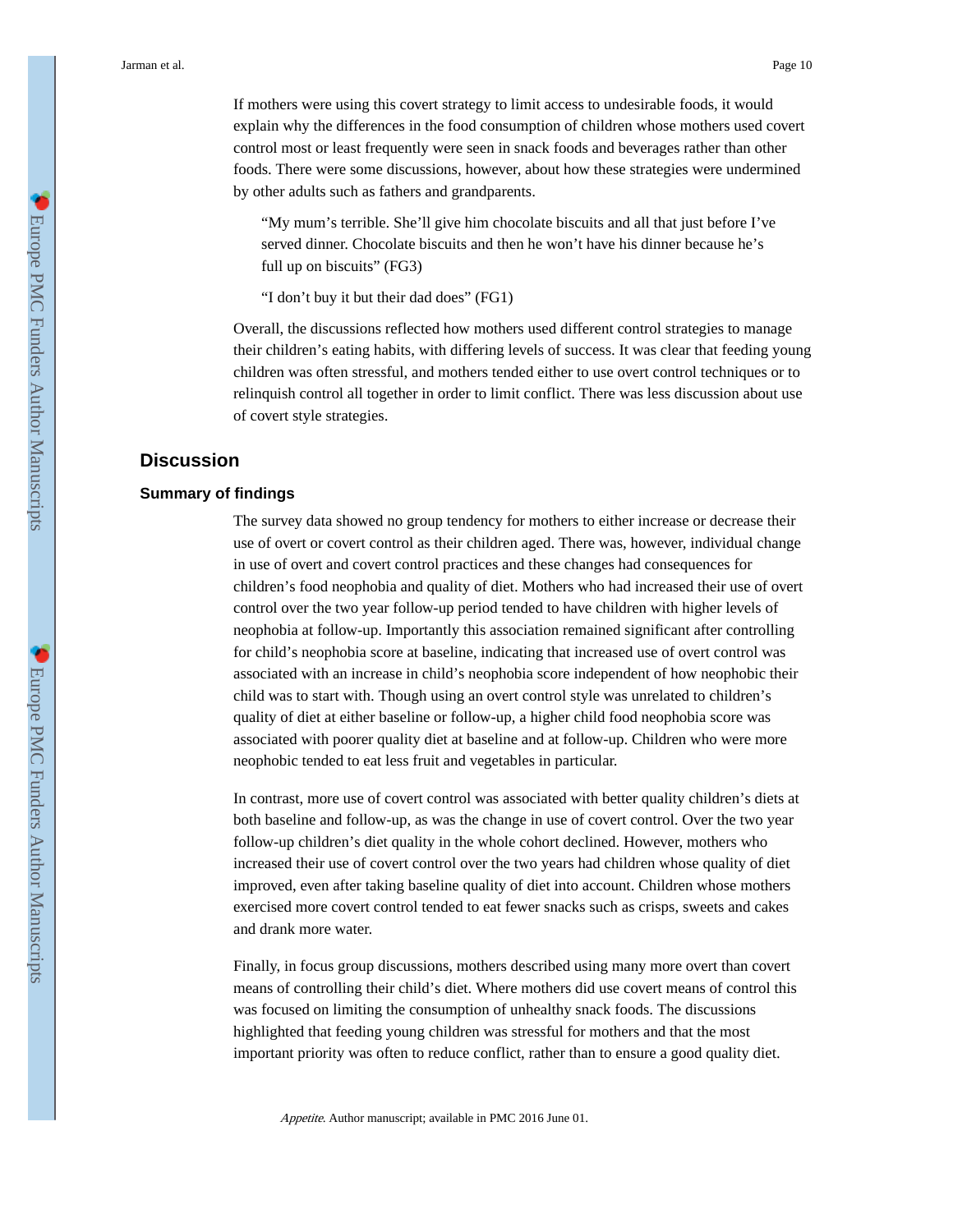Control methods were often adopted or relinquished in order to reduce conflict during these challenging feeding situations.

#### **Interpretation**

Use of overt or covert control was not associated with mother's age or educational attainment. This contrasts with previous research which has suggested that older mothers tend to use more overt styles of control and mothers with higher levels of education tend to use more covert styles of control  $(11)$ . In the study reported in this paper, mothers who used more covert control also tended to use more overt control although the reverse relationship was not observed. The implication of this is that mothers who exercise more control over their children's eating habits in general are more likely to use covert strategies. This observation is supported by a study of Australian mothers in which use of overt and covert control styles were positively correlated with one another  $(24)$ .

This is the first study to describe changes in use of overt and covert control techniques as children age. We found a longitudinal association between using an overt style of controlling children's diet and child food neophobia. In a cross-sectional study by Brown et al, higher child food neophobia was not associated with mothers use of more overt control but it was associated with higher levels of 'pressure to eat'<sup>(11)</sup>. However, in a study by Mitchell *et al*, which assessed predictors of controlling feeding practices, overt control and pressure to eat were shown to be positively correlated  $(24)$ , confirming that pressure to eat is likely to be one of the dimensions which is captured by a measure of overt control. We found that increases in mothers' use of overt control were associated with increases in children's food neophobia, which in turn was associated with children having poorer quality diets. Types of overt control, such as pressure to eat, may therefore have a paradoxical effect in which the mother is adopting a control strategy in order to encourage her child to have a better quality of diet but is actually exacerbating the child's dislike of the foods she wants the child to eat. Previous research has shown that children who displayed more picky eating behaviours tended to have poorer quality diets and mothers who used more pressure to eat<sup>(25)</sup>. Although some researchers argue that food neophobia and picky or fussy eating are distinct concepts<sup> $(26)$ </sup>, others have reported that neophobia measures are problematic in their ability to differentiate between neophobia and general picky eating  $(27)$ . Therefore in our study, although we used the neophobia scale, it is possible that the results are also describing children with picky eating tendencies and thus these findings are generalisable to families with children who are neophobic as well as those who exhibit more general picky eating.

One possible interpretation of the findings of the present study is that overtly controlling their eating habits causes children to become more neophobic or picky. In support of this an experimental study by Galloway showed that children who were pressured to eat whilst eating soup consumed significantly less than those who were not pressured, and in addition the children who were pressured made many more negative comments about the food, suggesting that pressure to eat had a negative effect on children's liking for that food<sup> $(28)$ </sup>. It is probable, however, that a feedback loop operates in which mothers respond to their children's neophobia with overt control techniques which leads to negative mealtime interactions which may, in turn, exacerbate children's neophobic responses. Children's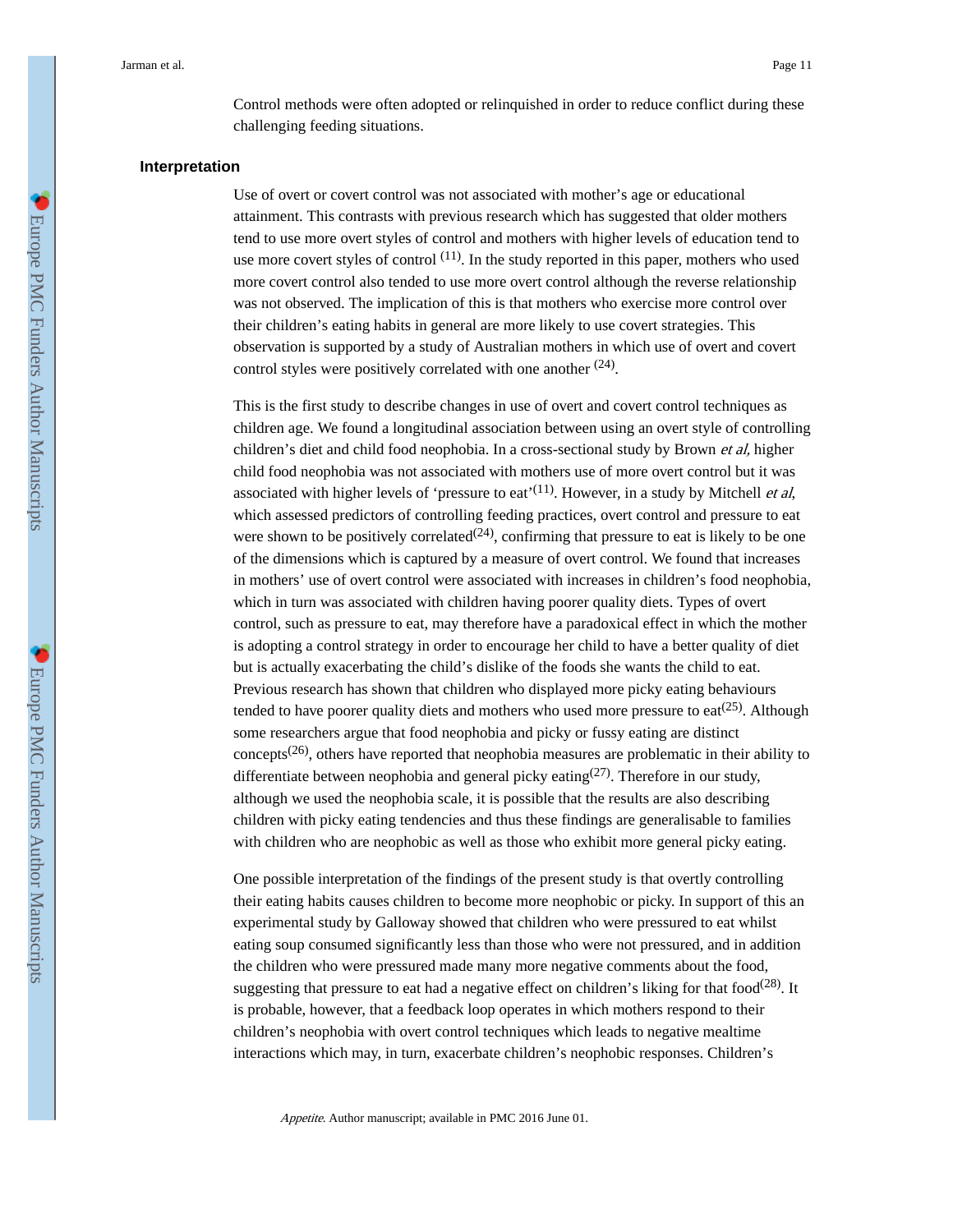eating behaviours develop from their early social interactions surrounding feeding<sup>(29)</sup>. And it is generally accepted that children are predisposed to have a preference for sweet and salty tastes and reject those that are sour or bitter<sup>(30)</sup>. Savage *et al* suggest that children's likes and dislikes for foods which have a less intrinsic allure are more likely to be determined by the social contexts in which they experience them<sup> $(29)$ </sup>. If a food, given to a child for the first time, is rejected and the response of the mother is to place pressure on the child to eat it, then this is likely to result in a negative mealtime environment. The child may then associate that food with negative emotion and thus exhibit more neophobic tendencies towards the food next time it is offered. Data presented in this paper would support this explanation.

The other key finding from this paper is that increases in maternal use of covert control, over the follow-up period, were associated with improvements in their children's quality of diet. Research has shown that people's food choices are heavily influenced by environmental cues and by what is immediately available  $(31)$ . If the only foods available and accessible to children are those that their mothers want them to eat, then these foods are more likely to be eaten. Wyse et al reported a study of the relationship between children's home food environment characteristics and their diet and showed that having fruit and vegetables available at child's height in the home was associated with increased consumption of these foods <sup>(32)</sup>. Taken at face value, the findings of the present study would suggest that use of covert control strategies is an effective way of improving children's diet quality.

#### **Public Health Implications**

Whilst further research in larger cohorts is required to confirm the findings of this study, there are important insights for future interventions and public health initiatives. Increasing mothers' use of covert control may represent a feasible way of making improvements to young children's quality of diet. Not to buy undesirable foods and not to take children to restaurants that sell undesirable foods are fundamentally simple messages to convey. In reality, however, for parents to adopt these strategies so that their children make unconsciously healthier choices will be challenging. Our focus group discussions suggested that mothers find feeding their children very stressful and that achieving a healthy diet for their children was very difficult. Few of them described using covert control strategies. Use of covert control requires strategic decision making by the mother, in as far as, when shopping for food, she must feel able to make conscious decisions to avoid purchasing undesirable foods that may be abundant in food stores. In addition, she must feel able to ignore the demands of her children and other family members who may be asking for these types of foods. In a previous paper on the same cohort it was shown that mothers who used more covert control tended to be more psychologically resilient, in as far as they had higher levels of self-efficacy, felt more in control, had a greater sense of well-being and gave food a higher priority in life <sup>(18)</sup>. Together these two papers suggest that interventions should be supportive and tailored towards empowering mothers to feel able to use more covert than overt control as a way of encouraging their children to have healthier diets.

#### **Strengths and limitations**

A particular strength of this study is that it is the first longitudinal study of mothers' use of overt and covert control, child food neophobia and children's quality of diet. It therefore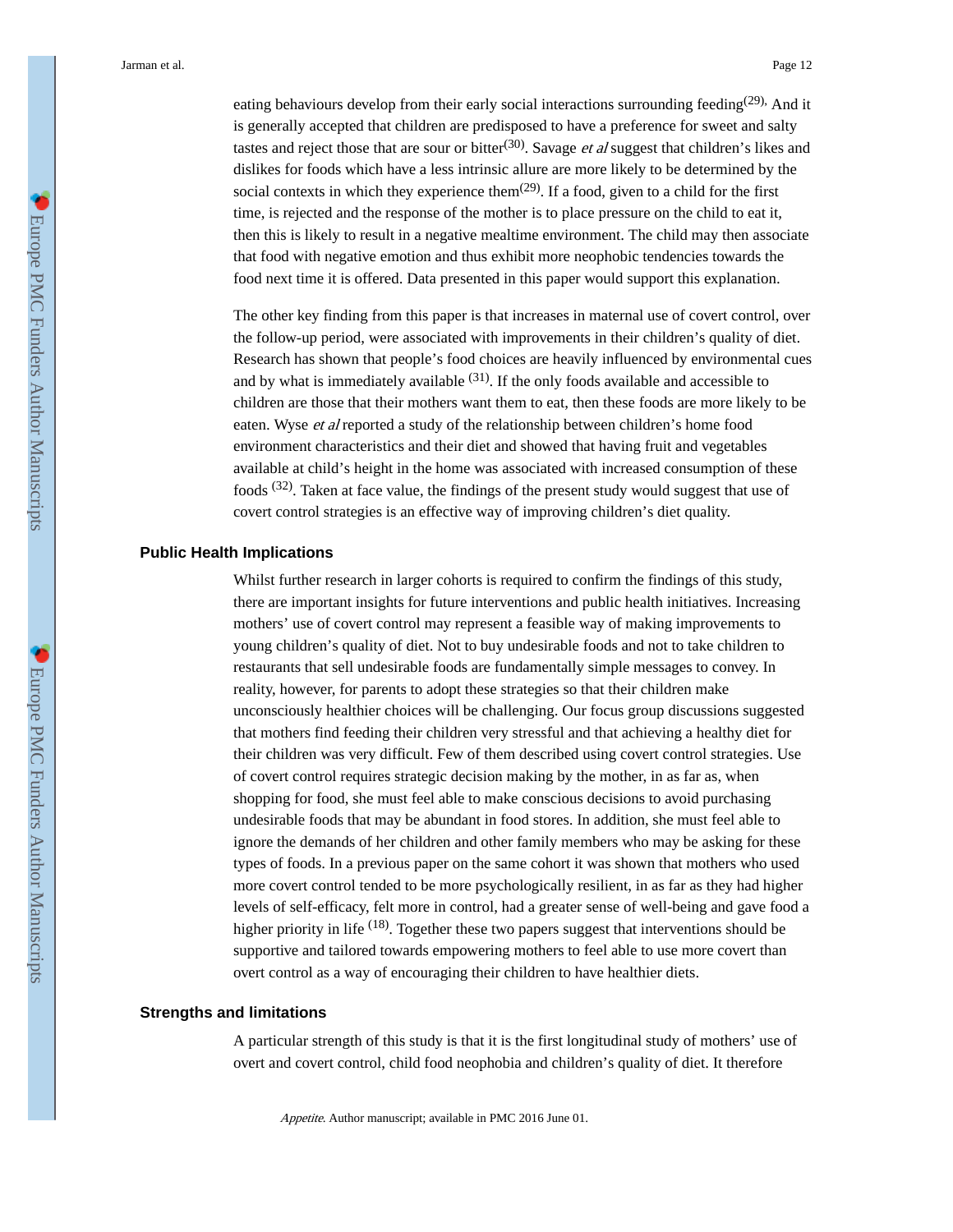begins to fill a knowledge gap identified by previous researchers <sup>(5)</sup>. The study has limitations, however, which should be acknowledged. FFQs may be prone to measurement error, typically overestimating intakes, although they have been shown to effectively rank children according to their quality of diet<sup> $(33)$ </sup>. It is unlikely that error in the assessment of diet would explain the findings in this study because, measurement error often, but not always, reduces associations rather than amplifies them $(34)$ . Focus group discussions rely on participants' reported memories, which may differ from actual experiences, and may be driven by ideas of social desirability, especially when asked to talk about an emotive subject such as their children. However, the use of mixed methods strengthens this study as the qualitative findings provided the context for, and aided the explanation of, the quantitative survey findings, and confirmed some of the conclusions from the quantitative study. In addition, the qualitative data provided insights that will help with the translation of these findings into future interventions aimed at changing maternal feeding practices. The study sample was drawn from Children's Centres in Southampton, Gosport and Havant, which tend to operate in more disadvantaged areas in the towns and cities they serve. Whilst the sample size was limited, and cannot be assumed to be representative of mothers with young children in the UK as a whole, mothers in this study represented a wide range of demographics indicated by their educational attainment and number of children. In addition, and despite being drawn from a hard-to-reach population, a follow-up rate of 66% was achieved and there were no significant differences in educational attainment between those lost to follow-up and those who remained in the study.

# **Conclusion**

This study has begun to address an important gap in the literature, through a longitudinal assessment of maternal overt and covert control over children's food choices, and how these control techniques are associated with children's characteristics and quality of diet. The longitudinal data have allowed exploration of change and causality in a way that is currently unique to the literature. Qualitative exploration helped illustrate the findings from the surveys. Further research is required to replicate these results in larger studies, with more follow-up time points in order to explore ideas of causality.

Eliciting change in people's behaviour is challenging, and there is growing consensus that behaviour change interventions should be flexible, individually tailored, and supportive, rather than prescriptive, in order to empower participants to make changes<sup> $(35)$ </sup>. Interventions and initiatives aimed at improving children's quality of diet need therefore to be delivered in a way that encourages parents to identify their own solutions to the problems they face feeding their children, and hence give them a sense of control over the issue. To support parents to adopt more covert techniques to control their children's diets, by not purchasing less healthy food, or by avoiding restaurants/cafes which sell them, whilst at the same time increasing their child's access and exposure to healthier foods, may be an effective way of improving the quality of diet of young children in the future.

# **Acknowledgements**

Thank you to the Sure Start Children's centres and to the mothers and children who gave us their time. We are grateful to Vanessa Cox and the MRC LEU computing team for their invaluable help with the data, and to all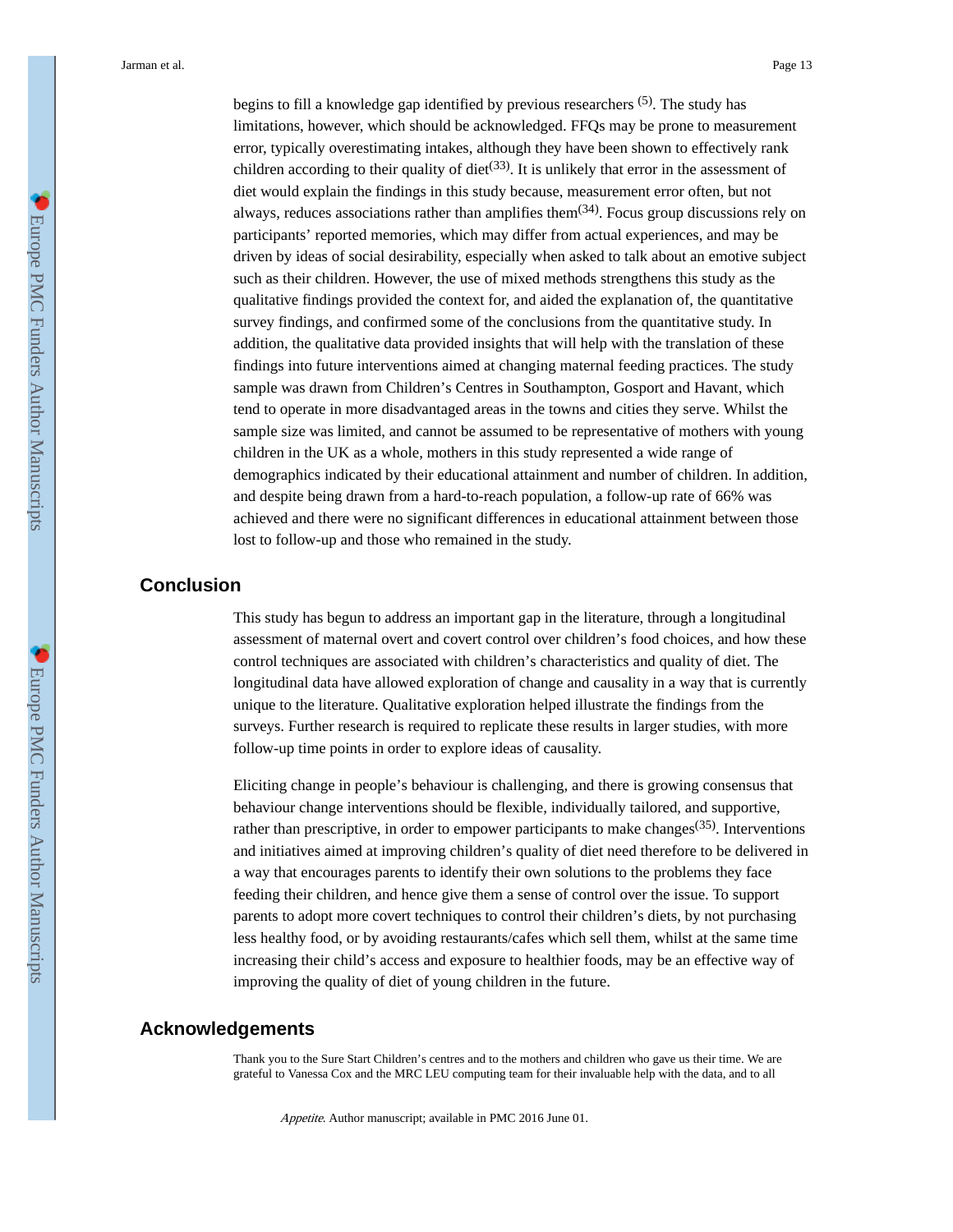working on the Southampton Initiative for Health. Particular thanks go to Dr Jackie Blissett and Dr Claire Farrow for their helpful comments on an earlier draft of this manuscript. This study was supported by the Medical Research Council and NIHR Nutrition Biomedical Research Centre, University of Southampton. Ethical approval was granted by the University of Southampton School of Medicine ethics committee

Funding statement This study was jointly supported by the Medical Research Council and NIHR Southampton Biomedical Research Centre

# **Reference List**

- (1). McLeod ER, Campbell KJ, Hesketh KD. Nutrition knowledge: a mediator between socioeconomic position and diet quality in Australian first-time mothers. J Am Diet Assoc. May; 2011 111(5): 696–704. [PubMed: 21515115]
- (2). Fisk CM, Crozier SR, Inskip HM, Godfrey KM, Cooper C, Robinson SM. Influences on the quality of young children's diets: the importance of maternal food choices. Br J Nutr. Jan; 2011 105(2):287–96. [PubMed: 20807465]
- (3). North K, Emmett P, The Avon Longitudinal Study of Pregnancy and Childhood (ALSPAC) Study Team. Multivariate analysis of diet among three-year-old children and associations with sociodemographic characteristics. Eur J Clin Nutr. Jan; 2000 54(1):73–80. [PubMed: 10696149]
- (4). Blissett J. Relationships between parenting style, feeding style and feeding practices and fruit and vegetable consumption in early childhood. Appetite. Dec; 2011 57(3):826–31. [PubMed: 21651932]
- (5). Wardle J, Carnell S, Cooke L. Parental control over feeding and children's fruit and vegetable intake: how are they related? J Am Diet Assoc. Feb; 2005 105(2):227–32. [PubMed: 15668680]
- (6). Fisher JO, Birch LL. Restricting access to palatable foods affects children's behavioral response, food selection, and intake. Am J Clin Nutr. Jun; 1999 69(6):1264–72. [PubMed: 10357749]
- (7). Gubbels JS, Kremers SP, Stafleu A, Dagnelie PC, Goldbohm RA, de Vries NK, et al. Diet-related restrictive parenting practices. Impact on dietary intake of 2-year-old children and interactions with child characteristics. Appetite. Apr; 2009 52(2):423–9. [PubMed: 19114065]
- (8). Birch LL, Fisher JO. Development of eating behaviors among children and adolescents. Pediatrics. Mar; 1998 101(3 Pt 2):539–49. [PubMed: 12224660]
- (9). Coulthard H, Blissett J. Fruit and vegetable consumption in children and their mothers. Moderating effects of child sensory sensitivity. Appetite. Apr; 2009 52(2):410–5. [PubMed: 19110019]
- (10). Ogden J, Reynolds R, Smith A. Expanding the concept of parental control: A role for overt and covert control in children's snacking behaviour? Appetite. Jul; 2006 47(1):100–6. [PubMed: 16682098]
- (11). Brown KA, Ogden J, Vogele C, Gibson EL. The role of parental control practices in explaining children's diet and BMI. Appetite. Mar; 2008 50(2-3):252–9. [PubMed: 17804116]
- (12). Pliner P. Development of measures of food neophobia in children. Appetite. Oct; 1994 23(2): 147–63. [PubMed: 7864609]
- (13). Cooke L, Wardle J, Gibson EL. Relationship between parental report of food neophobia and everyday food consumption in 2-6-year-old children. Appetite. Oct; 2003 41(2):205–6. [PubMed: 14550320]
- (14). Cassells EL, Magarey AM, Daniels LA, Mallan KM. The influence of maternal infant feeding practices and beliefs on the expression of food neophobia in toddlers. Appetite. Nov.2014 82:36– 42. [PubMed: 25014743]
- (15). Greene J. Is mixed methods social inquiry a distinctive methodology? Journal of Mixed Methods Research. 2008; 2:7–22.
- (16). Dures E, Rumsey N, Morris M, Gleeson K. Mixed methods in health psychology: theoretical and practical considerations of the third paradigm. J Health Psychol. Mar; 2011 16(2):332–41. [PubMed: 20978152]
- (17). Baird J, Jarman M, Lawrence W, Black C, Davies J, Tinati T, et al. The effect of a behaviour change intervention on the diets and physical activity levels of women attending Sure Start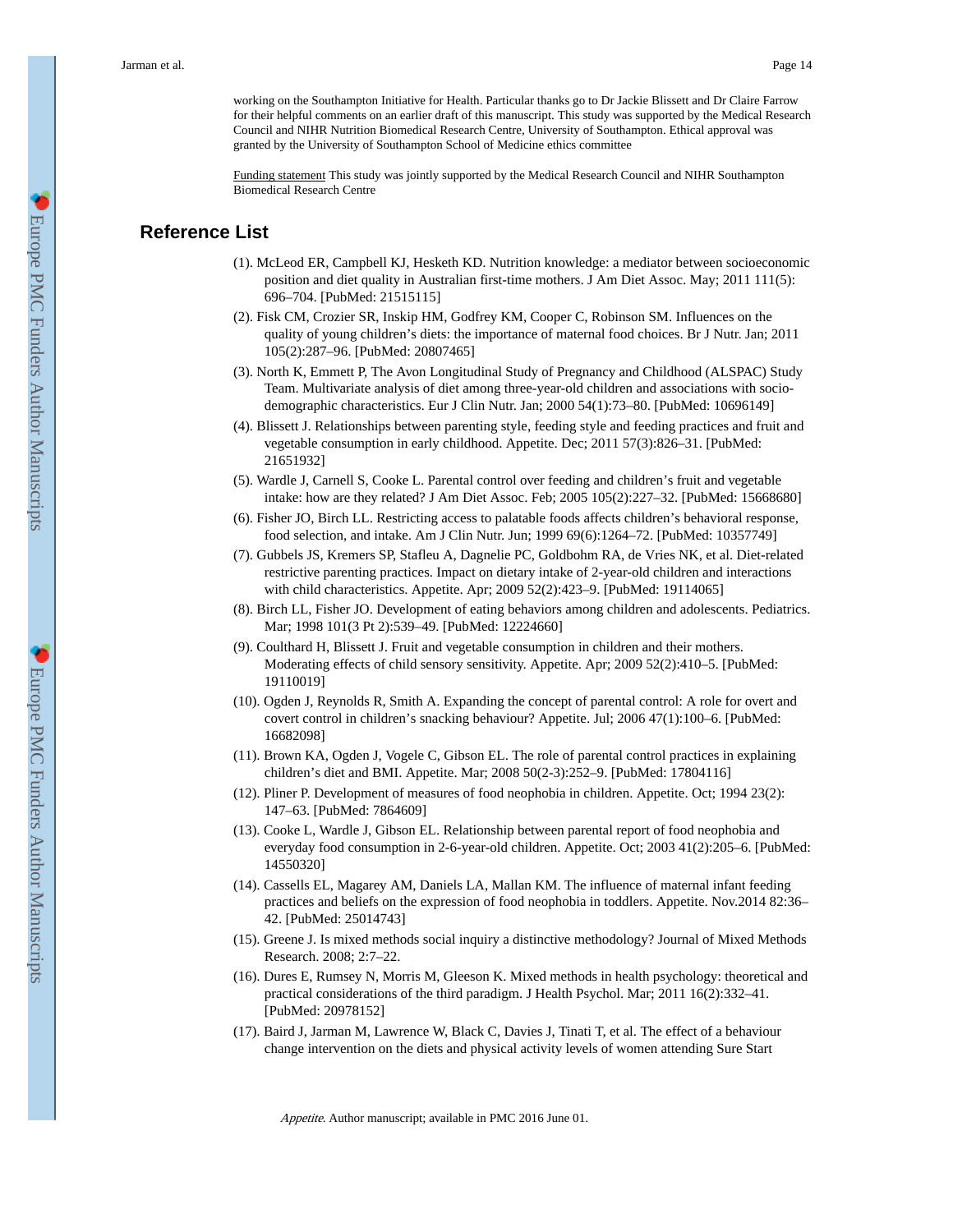Children's Centres: results from a complex public health intervention. BMJ Open. 2014; 4(7):e005290.

- (18). Jarman M, Inskip H, Ntani G, Cooper C, Baird J, Robinson S, et al. Influences on the diet quality of preschool children: importance of maternal psychological characteristics. Public Health Nutr. 2014 In press.
- (19). Crozier SR, Inskip HM, Barker ME, Lawrence WT, Cooper C, Robinson SM. Development of a 20-item food frequency questionnaire to assess a 'prudent' dietary pattern among young women in Southampton. Eur J Clin Nutr. Sep 16.2009
- (20). Cooke L, Carnell S, Wardle J. Food neophobia and mealtime food consumption in 4-5 year old children. Int J Behav Nutr Phys Act. 2006; 3:14. [PubMed: 16824218]
- (21). Southampton City Council. Index of Multiple Deprivation 2010. Southampton City Council; 2011. Webpage[cited 2012 Jan 17];Available from: URL: [http://www.southampton.gov.uk/living/](http://www.southampton.gov.uk/living/statsresearch/imd2010.aspx) [statsresearch/imd2010.aspx](http://www.southampton.gov.uk/living/statsresearch/imd2010.aspx)
- (22). Vickers AJ, Altman DG. Statistics notes: Analysing controlled trials with baseline and follow up measurements. BMJ. Nov 10; 2001 323(7321):1123–4. [PubMed: 11701584]
- (23). Braun V, Clarke V. Using thematic analysis in psychology. Qualitative Research in Psychology. Jan 1; 2006 3(2):77–101.
- (24). Mitchell S, Brennan L, Hayes L, Miles CL. Maternal psychosocial predictors of controlling parental feeding styles and practices. Appetite. Dec; 2009 53(3):384–9. [PubMed: 19666066]
- (25). Galloway AT, Fiorito L, Lee Y, Birch LL. Parental pressure, dietary patterns, and weight status among girls who are "picky eaters". J Am Diet Assoc. Apr; 2005 105(4):541–8. [PubMed: 15800554]
- (26). Pliner P, Hobden K. Development of a scale to measure the trait of food neophobia in humans. Appetite. Oct; 1992 19(2):105–20. [PubMed: 1489209]
- (27). Potts HW, Wardle J. The list heuristic for studying personality correlates of food choice behaviour: a review and results from two samples. Appetite. Feb; 1998 30(1):79–92. [PubMed: 9584064]
- (28). Galloway AT, Fiorito LM, Francis LA, Birch LL. 'Finish your soup': counterproductive effects of pressuring children to eat on intake and affect. Appetite. May; 2006 46(3):318–23. [PubMed: 16626838]
- (29). Savage JS, Fisher JO, Birch LL. Parental influence on eating behavior: conception to adolescence. J Law Med Ethics. 2007; 35(1):22–34. [PubMed: 17341215]
- (30). Drewnowski A. Taste preferences and food intake. Annu Rev Nutr. 1997; 17:237–53. [PubMed: 9240927]
- (31). Kremers SP, de Bruijn GJ, Visscher TL, van MW, de Vries NK, Brug J. Environmental influences on energy balance-related behaviors: a dual-process view. Int J Behav Nutr Phys Act. 2006; 3:9. [PubMed: 16700907]
- (32). Wyse R, Campbell E, Nathan N, Wolfenden L. Associations between characteristics of the home food environment and fruit and vegetable intake in preschool children: a cross-sectional study. BMC Public Health. 2011; 11:938. [PubMed: 22177136]
- (33). Jarman M, Fisk CM, Ntani G, Crozier SR, Godfrey KM, Inskip HM, et al. Assessing diets of 3 year-old children: evaluation of an FFQ. Public Health Nutr. May 1.2013 :1–9.
- (34). Jurek AM, Greenland S, Maldonado G, Church TR. Proper interpretation of non-differential misclassification effects: expectations vs observations. Int J Epidemiol. Jun; 2005 34(3):680–7. [PubMed: 15802377]
- (35). Lawrence W, Black C, Tinati T, Cradock S, Begum R, Jarman M, et al. 'Making every contact count': evaluation of the impact of an intervention to train health and social care practitioners in skills to support health behaviour change. J Health Psychol. 2014 Published online ahead of print.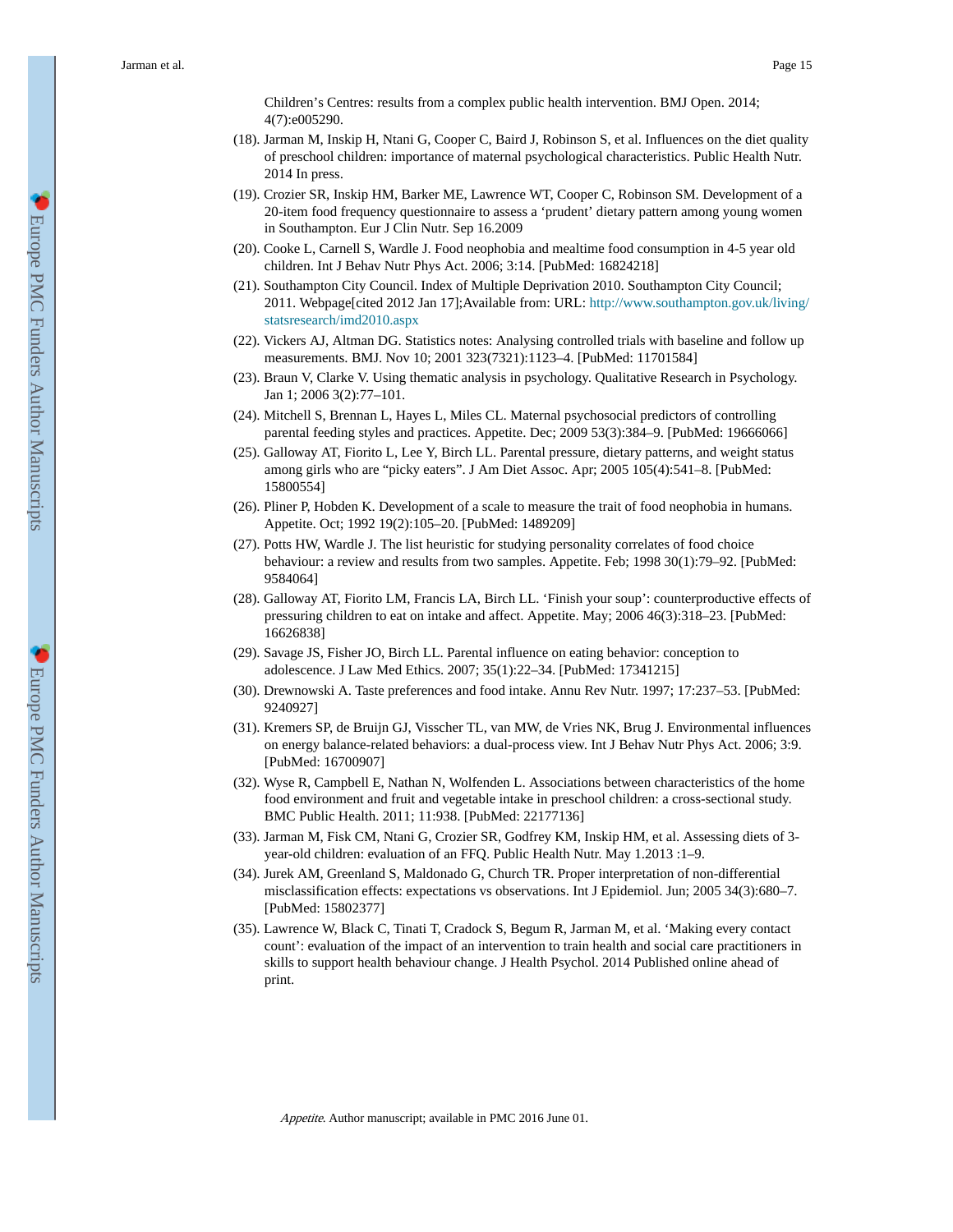

# **Figure 1.**

Changes in overt control – scatter plot showing baseline overt control score (x axis) and follow-up overt control score (y axis). The solid line shows the regression line for the change in overt control, the dashed line indicates where the points would lie if there had been no change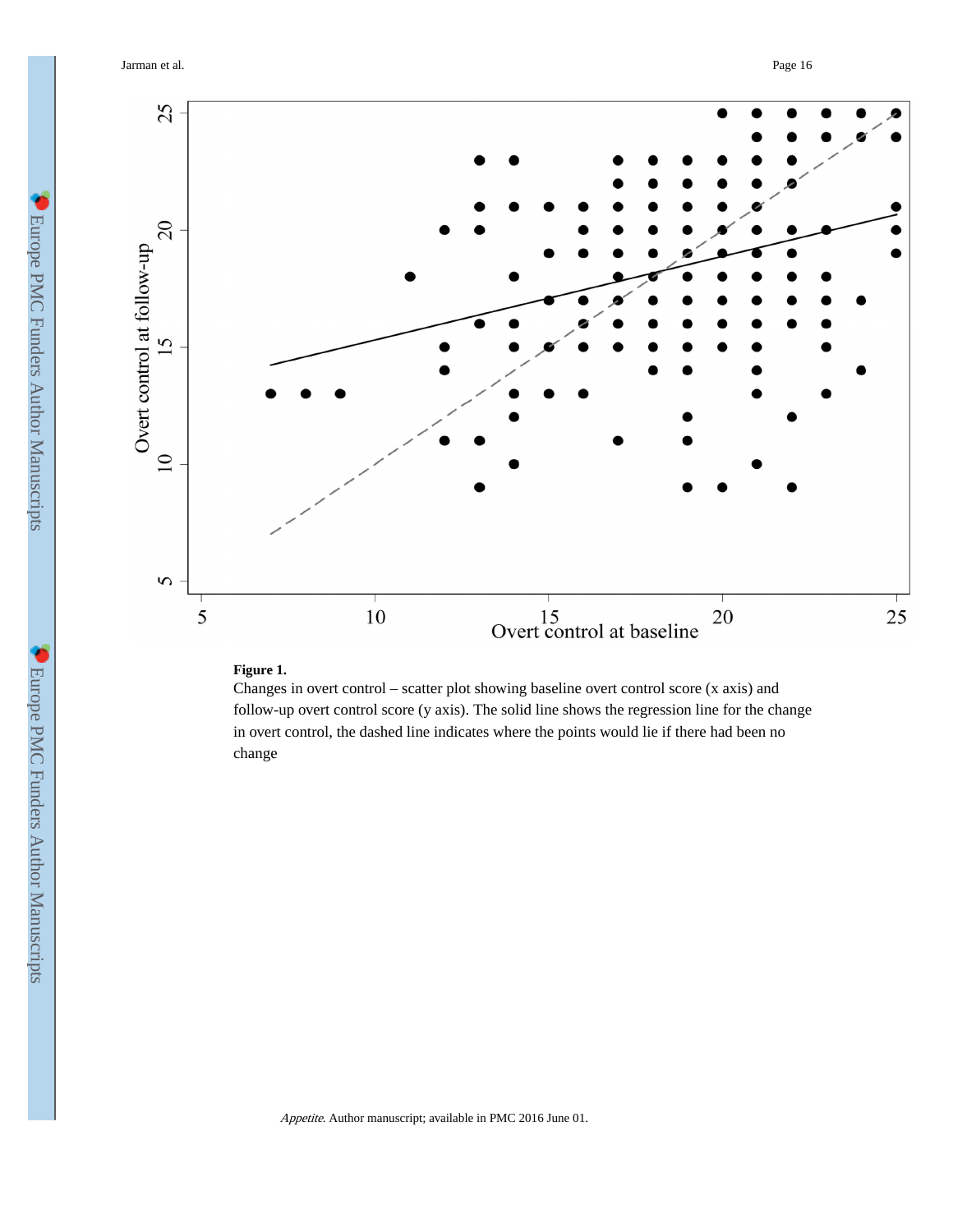

# **Figure 2.**

Changes in covert control – scatter plot showing baseline covert control score (x axis) and follow-up covert control score (y axis). The solid line shows the regression line for the change in covert control, the dashed line indicates where the points would lie if there had been no change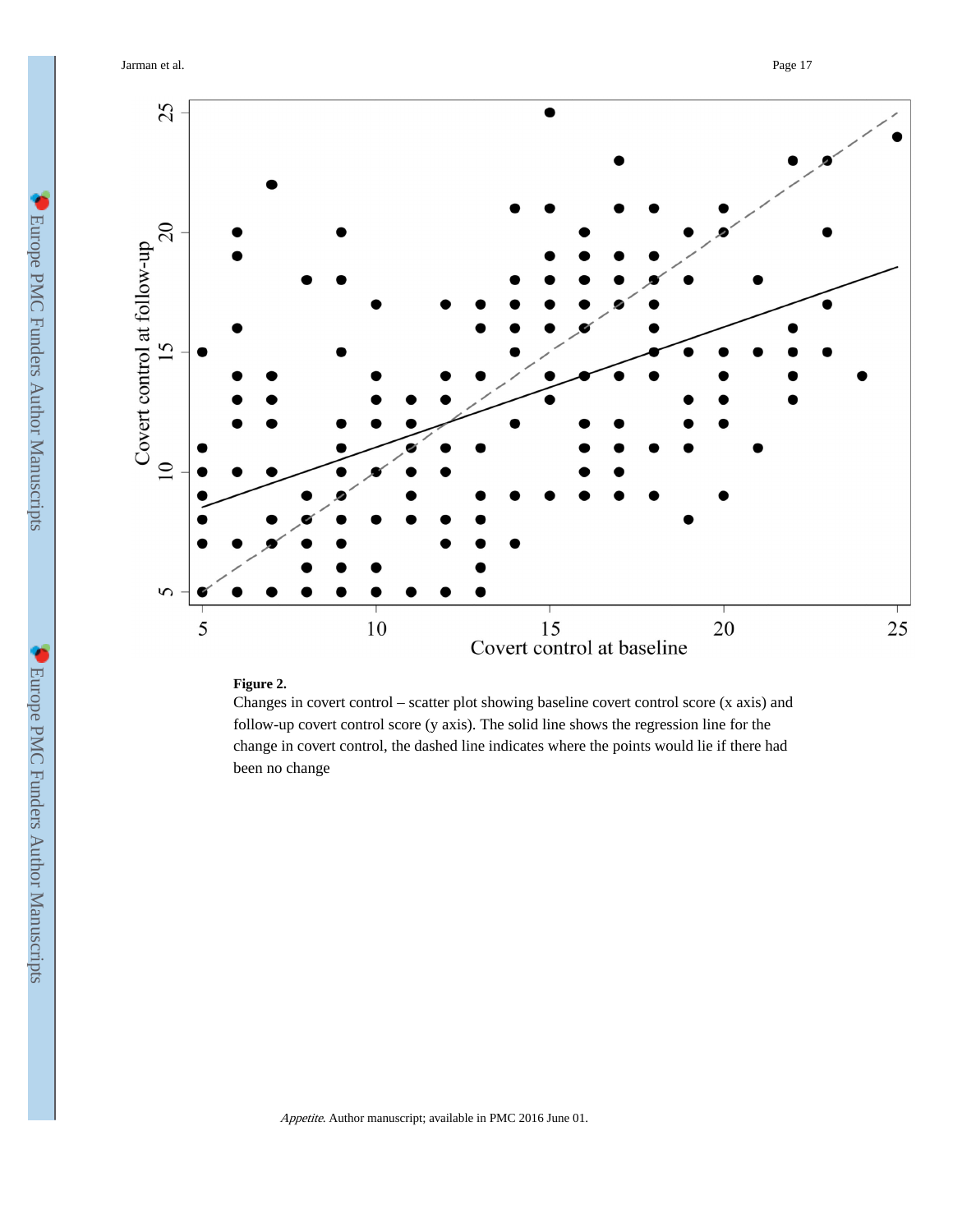# **Table 1**

Characteristics of the 228 mother-child pairs at baseline and follow-up

| Characteristic                              | <b>Baseline</b> | <b>Follow-up</b> |
|---------------------------------------------|-----------------|------------------|
| Child age (mean( $SD$ ))                    | 3.4(0.9)        | 5.1(0.9)         |
| Child gender $(n(\%))$                      |                 |                  |
| Male                                        | 112 (49)        |                  |
| Child birth order $(n(\%))$                 |                 |                  |
| 1 <sup>st</sup>                             | 127(56)         |                  |
| 2 <sub>nd</sub>                             | 68 (30)         |                  |
| 3rd                                         | 33(14)          |                  |
| Child neophobia score (median(IQR))         | $14(12-17)$     | $15(13-17)$      |
| Children's quality of diet score (mean(SD)) | 0.1(1)          | 0(1)             |
| Mother's age $(\text{mean}(\%))$            | 32.8(5.1)       | 35(5.0)          |
| Number of children in the house $(n(\%))$   |                 |                  |
| 1                                           | 46(20)          | 38(17)           |
| 2                                           | 129(57)         | 128 (56)         |
| $3+$                                        | 52(23)          | 62(27)           |
| Mothers educational attainment $(n(\%))$    |                 |                  |
| $GCSE^*$                                    | 79 (35)         |                  |
| >GCSE                                       | 149(65)         |                  |
| Mother's benefit receipt $\hat{f}(n(\%))$   |                 |                  |
| No                                          | 135(59)         | 136 (66)         |
| Yes                                         | 93 (41)         | 71 (34)          |
| Household food insecurity $\int$ (n(%))     |                 |                  |
| Food secure                                 | 193(85)         | 175 (85)         |
| Food insecure                               | 34(15)          | 32(15)           |
| Mother's overt control score (median(IQR))  | 19 (17-21)      | $19(16-21)$      |
| Mother's covert control score (median(IQR)) | 13 (9-17)       | $12(6-16)$       |

 $\dot{\tau}$ This information was only available for 207 of the mothers at follow-up

\* General Certificate of Secondary Education (GCSE)